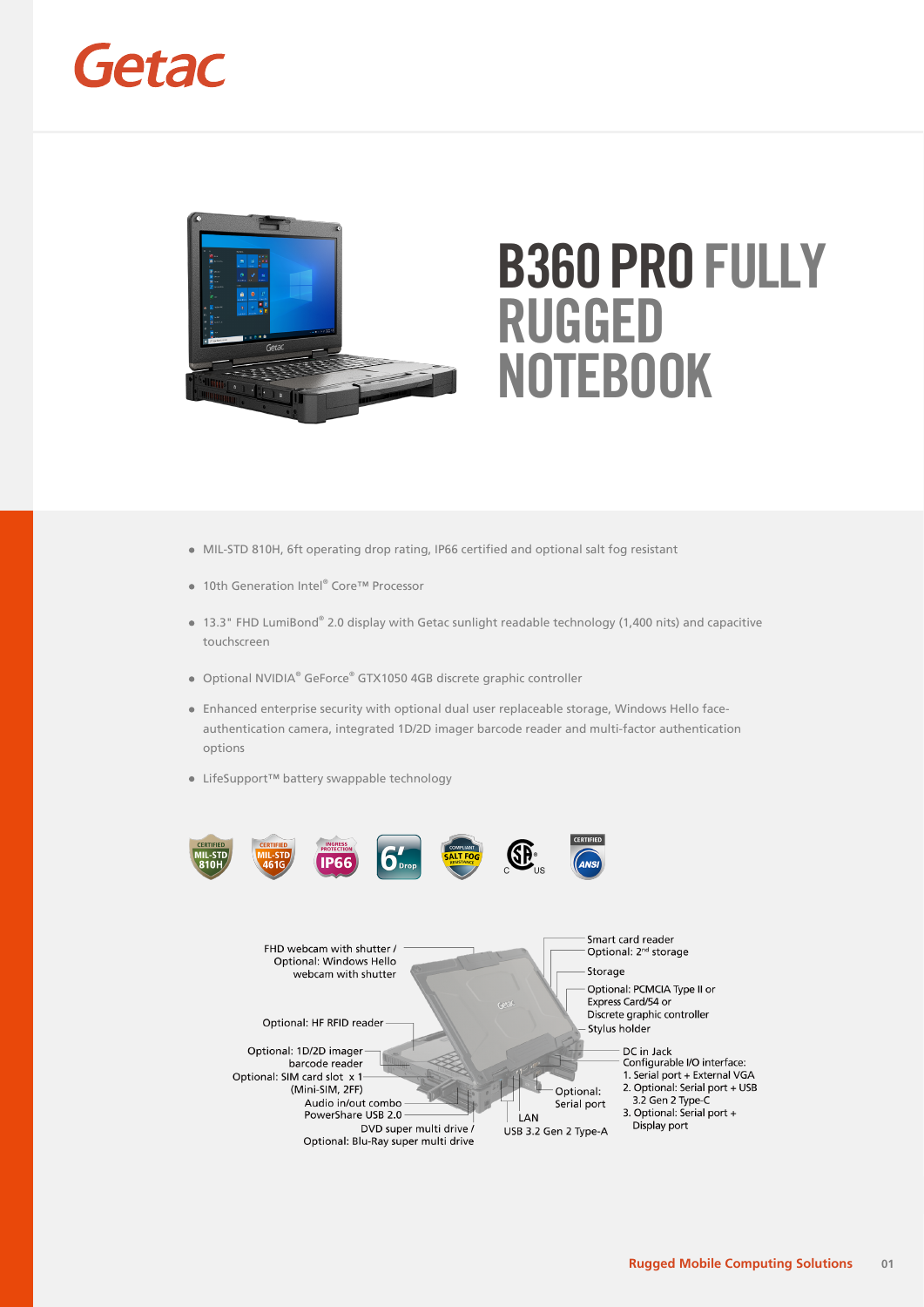#### SPECIFICATIONS

| <b>Operating System</b>          | Windows 10 Pro                                                                                                                                                                   |
|----------------------------------|----------------------------------------------------------------------------------------------------------------------------------------------------------------------------------|
| <b>Mobile Computing Platform</b> | Intel® Core™ i5-10210U Processor 1.6GHz<br>Max. 4.2GHz with Intel® Turbo Boost Technology<br>- 6MB Intel® Smart Cache                                                            |
|                                  | <b>Platform options:</b><br>Intel® Core™ i5-10310U vPro™ Processor 1.7GHz<br>Max. 4.4GHz with Intel® Turbo Boost Technology<br>- 6MB Intel® Smart Cache                          |
|                                  | Intel® Core™ i7-10510U Processor 1.8GHz<br>Max. 4.9GHz with Intel® Turbo Boost Technology<br>- 8MB Intel® Smart Cache                                                            |
|                                  | Intel® Core™ i7-10610U vPro™ Processor 1.8GHz<br>Max. 4.9GHz with Intel® Turbo Boost Technology<br>- 8MB Intel® Smart Cache                                                      |
|                                  | Intel® Core™ i7-10710U Processor 1.1GHz<br>Max. 4.7GHz with Intel® Turbo Boost Technology<br>12MB Intel® Smart Cache                                                             |
| <b>VGA Controller</b>            | Intel <sup>®</sup> UHD Graphics<br>Optional: NVIDIA® GeForce® GTX1050 4GB discrete graphics<br>controller i,viii                                                                 |
| <b>Display</b>                   | 13.3" IPS TFT LCD FHD (1920 x 1080)<br>Protection film<br>1,400 nits LumiBond® display with Getac sunlightreadable<br>technology                                                 |
| <b>Storage &amp; Memory</b>      | 8GB DDR4<br>Optional: 16GB / 32GB / 64GB DDR4<br>256GB PCIe NVMe SSD<br>Optional: 512GB / 1TB PCIe NVMe SSD<br>Optional 2 <sup>nd</sup> Storage ii: 256GB / 512GB / 1TB SATA SSD |
| <b>Keyboard</b>                  | LED backlit membrane keyboard<br>Optional: LED backlit rubber keyboard                                                                                                           |
| <b>Pointing Device</b>           | Touchscreen<br>- Capacitive multi-touch screen<br>Touchpad<br>- Glide touchpad with multi-touch                                                                                  |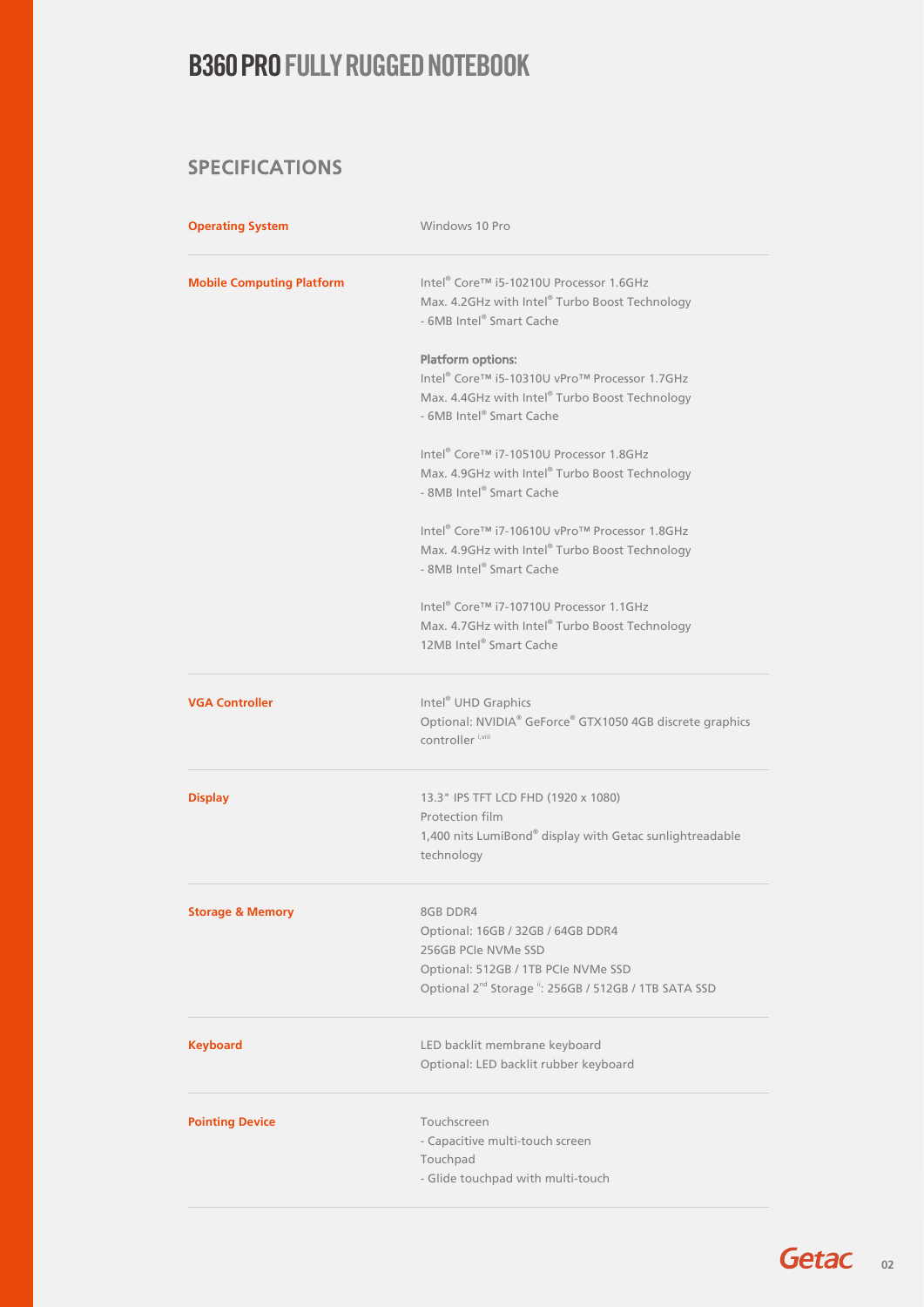| <b>Expansion Slots</b>         | Smart card reader x 1<br>Optional: Discrete graphics controller, or PCMCIA Type II, or<br>ExpressCard/54 <sup>i</sup><br>Optional: 1D/2D imager barcode reader                                                                                                                                                                                                                                                                                                                                                                                                                                                                                                                                                                                                                                                                      |
|--------------------------------|-------------------------------------------------------------------------------------------------------------------------------------------------------------------------------------------------------------------------------------------------------------------------------------------------------------------------------------------------------------------------------------------------------------------------------------------------------------------------------------------------------------------------------------------------------------------------------------------------------------------------------------------------------------------------------------------------------------------------------------------------------------------------------------------------------------------------------------|
| <b>Multimedia Bay</b>          | Optional: DVD super multi drive / Blu-Ray super multi drive "                                                                                                                                                                                                                                                                                                                                                                                                                                                                                                                                                                                                                                                                                                                                                                       |
| I/O Interface                  | FHD webcam x 1<br>Audio in/out combo x 1<br>DC in Jack x 1<br>PowerShare USB 2.0 x 1<br>USB 3.2 Gen 2 Type-A x 2<br>LAN (RJ45) x 1<br>$HDMI \times 1$<br>Docking connector x 1<br>Optional: SIM card slot x 1 (Mini-SIM, 2FF)<br>Optional: Windows Hello face-authentication camera (front-<br>facing) $\times$ 1<br>Optional: RF antenna pass-through for GPS, WWAN and<br><b>WLAN</b><br>Configurable I/O options iv:<br>Serial port (9-pin; D-sub) x 1 + External VGA (15-pin; D-sub) x<br>1, or<br>Serial port (9-pin; D-sub) $x$ 1 + USB 3.2 Gen 2 Type-C $x$ 1, or<br>Serial port (9-pin; D-sub) x 1 + Display port x 1<br>Serial port (9-pin; D-sub) x 2 + External VGA (15-pin; D-sub) x<br>1, or<br>Serial port (9-pin; D-sub) $x$ 2 + USB 3.2 Gen 2 Type-C $x$ 1, or<br>Serial port (9-pin; D-sub) x 2 + Display port x 1 |
| <b>Communication Interface</b> | 10 / 100 / 1000 base-T Ethernet<br>Intel <sup>®</sup> Wi-Fi 6 AX200, 802.11ax<br>Bluetooth (v5.2) v<br>Optional dedicated GPS vi<br>Optional: 4G LTE mobile broadband with integrated GPS vi,vii                                                                                                                                                                                                                                                                                                                                                                                                                                                                                                                                                                                                                                    |
| <b>Pre-installed software</b>  | <b>Getac Utility</b><br><b>Getac Geolocation</b><br>Getac Barcode Manager <sup>xiii</sup><br>Optional: Absolute Persistence®                                                                                                                                                                                                                                                                                                                                                                                                                                                                                                                                                                                                                                                                                                        |
| <b>Security Features</b>       | <b>TPM 2.0</b><br>Kensington lock<br>Optional: HF RFID reader viii<br>Smart card reader                                                                                                                                                                                                                                                                                                                                                                                                                                                                                                                                                                                                                                                                                                                                             |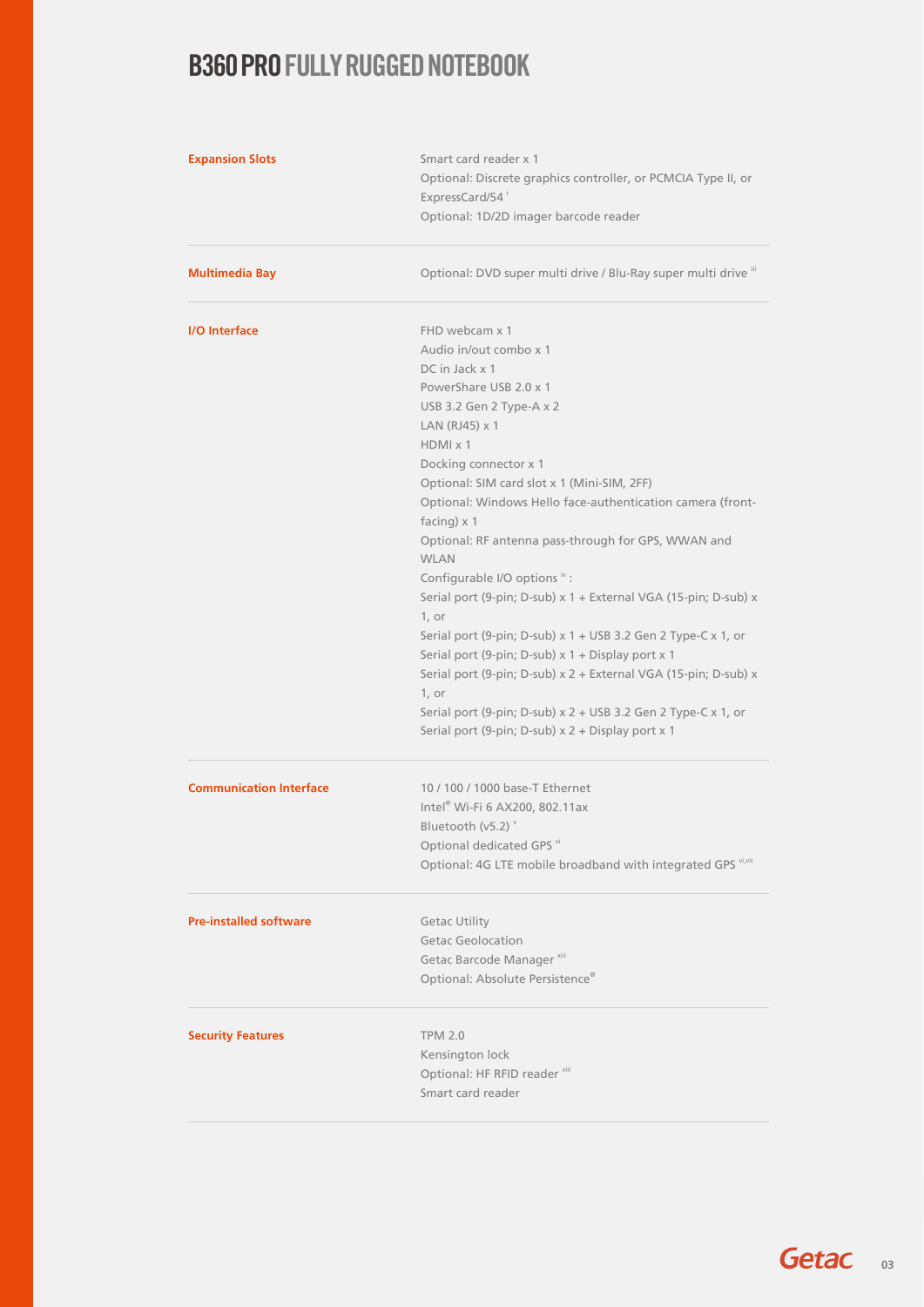| <b>Power</b>                       | AC adapter (90W, 100-240VAC, 50/60Hz)<br>AC adapter (120W, 100-240VAC, 50/60Hz) ix<br>High Capacity Battery (10.8V, typical 6900mAh; min.6600mAh)<br>x <sub>2</sub><br>LifeSupport™ battery swappable technology                                                                                                                                                                                                                                                                                                                                                                                                |
|------------------------------------|-----------------------------------------------------------------------------------------------------------------------------------------------------------------------------------------------------------------------------------------------------------------------------------------------------------------------------------------------------------------------------------------------------------------------------------------------------------------------------------------------------------------------------------------------------------------------------------------------------------------|
| Dimension (W x D x H) & Weigh      | 342 x 281 x 53.5mm (13.46" x 11.06" x 2.11")<br>3.08Kg (6.79lbs) ×                                                                                                                                                                                                                                                                                                                                                                                                                                                                                                                                              |
| <b>Rugged Feature</b>              | MIL-STD-810H certified<br>IP66 certified<br>MIL-STD-461G certified x<br>Vibration & 6ft (1.8m) drop resistant<br>e-Mark certified for vehicle usage<br>Optional: ANSI/UL 121201, CSA C22.2 NO. 213 (Class I, Division<br>2, Groups A, B, C, D)<br>Optional: Salt fog certified                                                                                                                                                                                                                                                                                                                                  |
| <b>Environmental Specification</b> | Temperature <sup>xii</sup> :<br>- Operating: -29°C to 63°C / -20°F to 145°F<br>- Storage: -51°C to 71°C / -60°F to 160°F<br>Humidity:<br>- 95% RH, non-condensing                                                                                                                                                                                                                                                                                                                                                                                                                                               |
| <b>Accessories</b>                 | High capacity battery (10.8V, typical 6900mAh; min. 6600mAh)<br>AC adapter (90W, 100-240VAC)<br>Capacitive stylus with tether<br>Optional:<br>Backpack<br>High Capacity Battery (10.8V, typical 6900mAh; min.<br>6600mAh)<br>Multi-Bay charger (Dual-Bay)<br>Multi-Bay charger (Eight-Bay)<br>AC adapter (90W, 100-240VAC)<br>AC adapter ix (120W, 100-240VAC)<br>MIL-STD-461 certified AC adapter (90W, 115-230VAC)<br>DC-DC vehicle adapter (120W, 11-32VDC)<br>Capacitive stylus with tether<br>Protection film<br>Vehicle cradle<br>Vehicle dock<br>Office dock<br>Spare SSD kit<br>100W Type-C adapter xiv |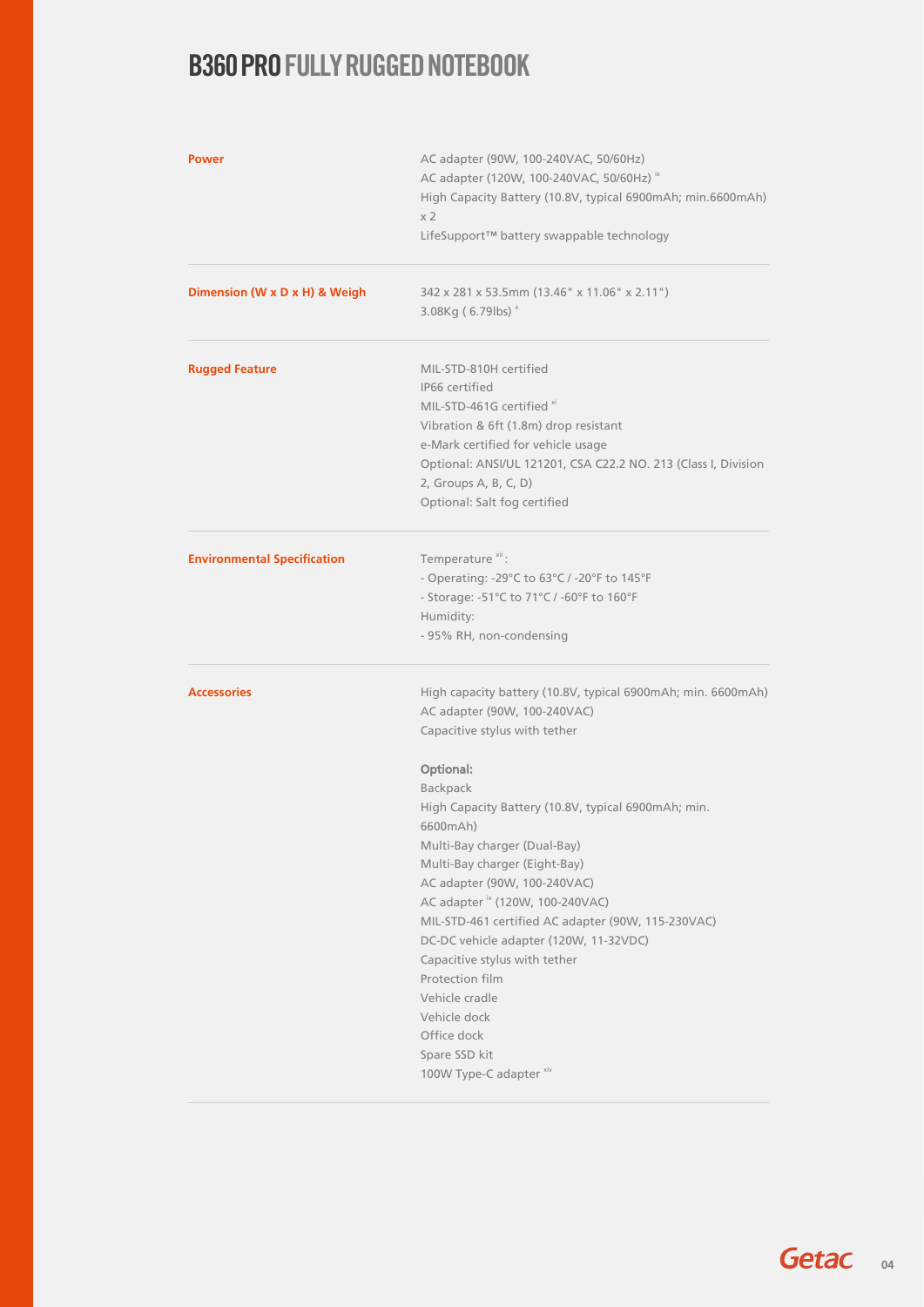**Bumper-to-Bumper warranty** Accidents can take your equipment out of service when you least expect it, especially in a rugged environment, which can cause costly equipment downtime.

> That is why Getac has introduced accidental damage as standard under our Bumper-to-Bumper warranty, to help minimize your enterprise IT costs.

Bumper-to-Bumper is your hassle-free guarantee. That means you can depend on us to have your unit back in service within days.

#### Standard

3 years Bumper-to-Bumper

- I. Discrete graphics card, PCMCIA slot, and Expresscard slot are mutually exclusive.
- II. Second storage is optional and will be fitted with a removable cover when not chosen at point of purchase.
- III. DVD super multi drive and Blu-Ray super multi drive are mutually exclusive.
- IV. External VGA, USB 3.2 Gen 2 Type-C port and Display port are mutually exclusive.
- V. Bluetooth performance and connectable distance may be subject to interference with the environments and performance on client devices, users may be able to reduce effects of interference by minimizing the number of active Bluetooth wireless devices that is operating in the area.
- VI. Dedicated GPS is mutually exclusive with 4G LTE mobile broadband.
- VII. Units with 4G LTE option comes with an embedded SIM card slot.
- VIII. HF(13.56MHz) combo HF RFID/NFC reader (iClass, HID Prox , ISO 15693, 14443 A/B, Mifare, and FeliCa™ compliant).
- IX. 120W AC adapter is used for office dock and for device configured with discrete graphics card.
- X. Weight and dimensions vary from configurations and optional accessories.
- XI. MIL-STD-461G 90W AC adapter sold separately.
- XII. Tested by an independent third-party test lab following MIL-STD-810H.
- XIII. Available when barcode reader option is selected.
- XIV. Do not support the configurations with discrete graphics card.

Information provided herewith is for reference only, available specification shall be subjected to quotation by request.

|                             | Vehicle Dock      | Office Dock              |
|-----------------------------|-------------------|--------------------------|
| Serial Port                 | $\overline{2}$    | $\overline{2}$           |
| External VGA                | 1                 | 1                        |
| Microphone                  | 1                 | 1                        |
| Audio Output                | 1                 | 1                        |
| DC in Jack                  | $\mathbf{1}$      | 1                        |
| <b>USB</b>                  | 6                 | 5                        |
| <b>LAN</b>                  | $\overline{2}$    | $\overline{2}$           |
| <b>HDMI</b>                 | 1                 | 1                        |
| <b>RF Antenna Connector</b> | (GPS, WWAN, WLAN) | $\overline{\phantom{a}}$ |